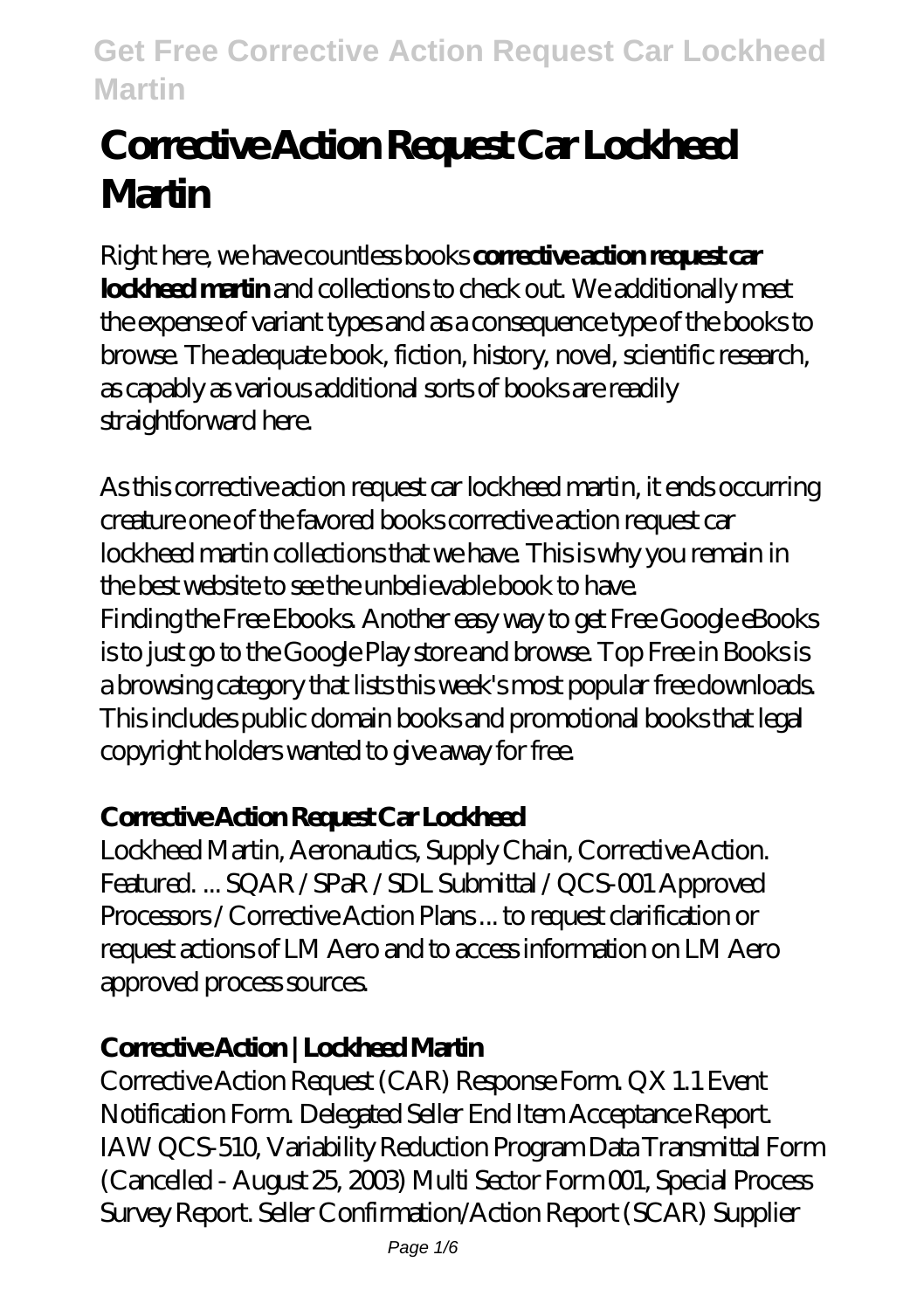#### Open Rejections

## **Forms | Lockheed Martin**

The Basics: What is a CAR? A Corrective Action Request (CAR) is a formal notification from a Supplier Quality Management (SQM) source, requesting the cause of nonconformities of a product, process, or service be eliminated, with the objective of preventing recurrence. A CAR is submitted to a Supplier when a significant\* problem threatens our

## **The following slides are not contractual ... - Lockheed Martin**

The Basics: What is a CAR? A Corrective Action Request (CAR) is a formal notification from a Supplier Quality Management (SQM) source, requesting the cause of nonconformities of a product, process, or service be eliminated, with the objective of preventing recurrence.

## **Corrective Action Request (CAR ... - Lockheed Martin - PDF ...**

Corrective Action, Preventive Action, Request and Reporting 9 ... by engineering documents when Lockheed Martin does not list the process in QCS-001 Directory. ... Issuance of a major Level II or Level III Corrective Action Request (CAR) associated with Buyer Items, Quality Management System or processes ...

## **External Provider Quality Requirements - Lockheed Martin**

Corrective Action Requests (CAR) from DCMA ... What is Corrective Action Request (CAR) During the business system audit, sometimes, Corrective Action Request (CAR) are issued. There are 4 ... DCMA on Lockheed Martin, Oct. 5, 2009 – Four serviceable nacelles removed from an

## **Corrective Action Requests (CAR) from DCMA**

Corrective Action Request (CAR) Response Form. Important Notice: A hard copy of this blank form may not be the version currently in effect. The current version is always the version on the LM Aeronautics Page 2/6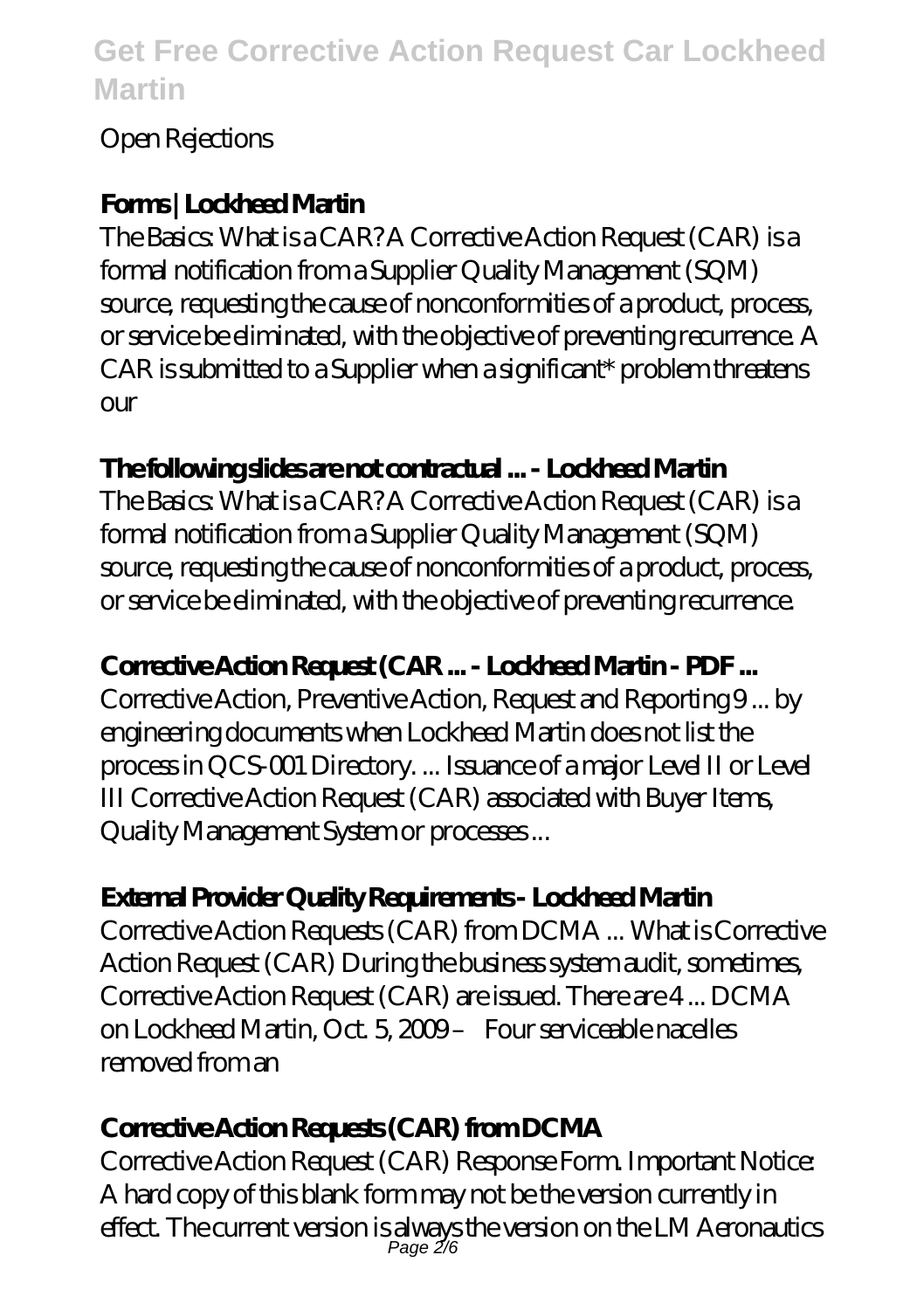Internet. Contact your LM Aero SQM Representative or CAR Initiator for queries on this topic. Date: 05 March 2013 Page 1 of 2 Revision 4

#### **www.lockheedmartin.com**

What is a Corrective Action Request (CAR)? During a business system audit, sometimes a Corrective Action Request (CAR) is issued. There are 4 levels of CARS, with each level carrying different types of ramifications. If they are not addressed promptly, CARs can be escalated to higher, more serious levels. The most serious, Level IV, can result in

#### **The Ultimate Guide to Corrective Action Requests (CARs ...**

A Corrective Action Request (CAR) is sent to a supplier where an item or process is in nonconformity and a remedy is required. CAR's are normally determined during quality assurance activities. Each organization will have its own specific CAR form, process and procedures. The DoD has four (4) levels of CARs.

#### **Corrective Action Request (CAR) - AcqNotes**

Level I CARs are issued to the supplier management level responsible for taking corrective actions for a nonconformity that can be corrected on the spot, and where no further corrective action response is necessary. Level II CARs are the minimum level for a nonconformity associated with critical characteristics.

## **VIPER - Corrective Action Requests (CARs)**

The Pentagon said it was withdrawing its complaint, known as Level III Corrective Action Request. "Sikorsky did respond with a plan to address the government's concern and this plan adequately addresses the issues as stated in the CAR," Ann Jensis-Dale, a Pentagon spokeswoman, said. =====

## **Major Defense Contractor issued a DCMA Level III CAR**

CAR stands for Corrective Action Request, and it means the activity of Page 3/6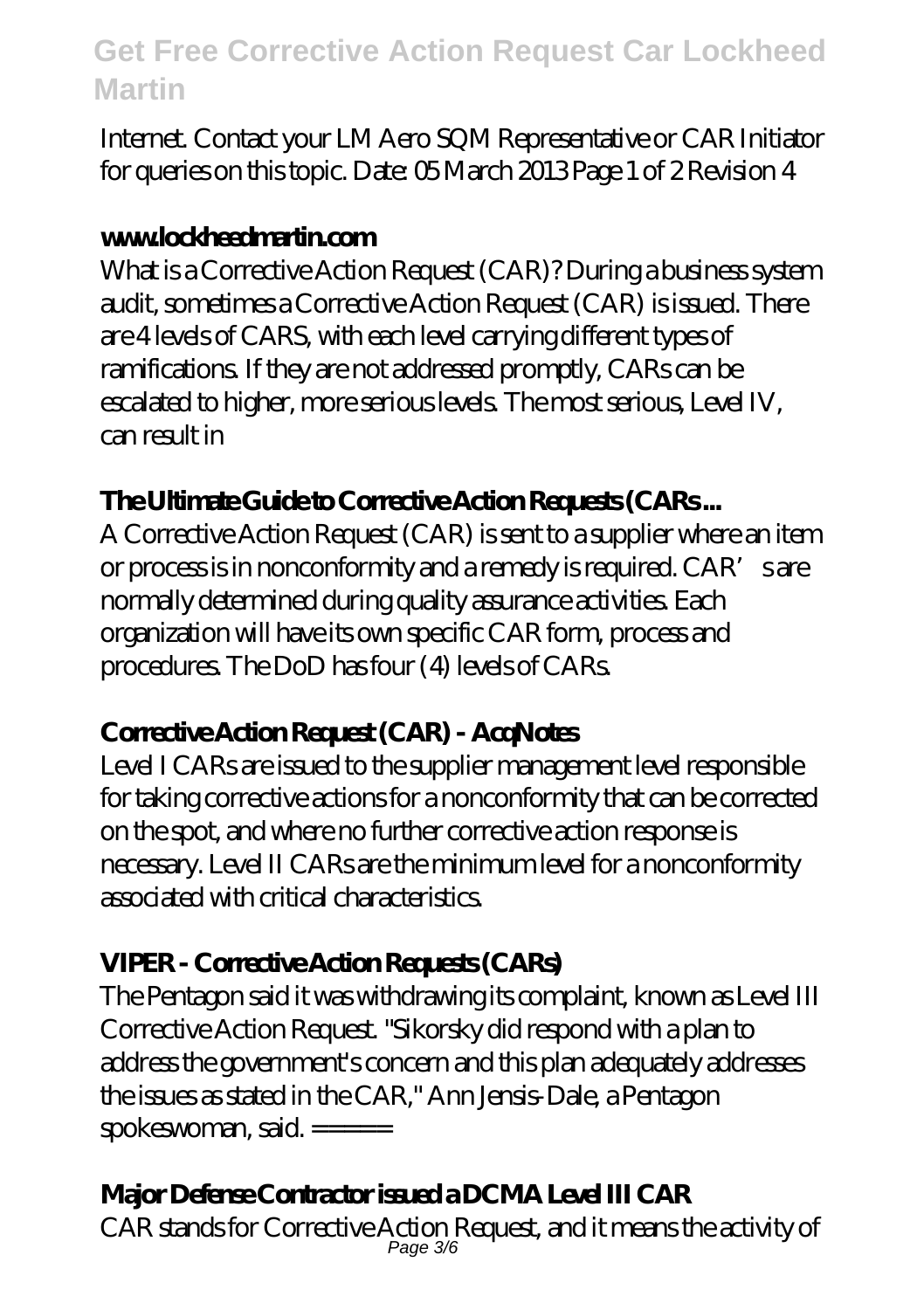originating a Corrective Action. In the ISO arena, CAR is by far one of the most frequently used terms for Corrective Action. The essence of CAR is to conduct an investigation on a problem which already happened and needs root cause analysis and resolution to prevent recurrence.

#### **ISO Terms: NCRs, NCNs, CARs, PARs, SCARs, CAPA, CPARs and CIP**

Corrective Action Request – A healthy part of any project system, including an EVMS, is regular review and surveillance by the contractor and customers who rely on the information ... Corrective Action Response: Sources – Part 1 of 2. by Humphreys & Associates on December 6, 2013. Tweet. ... [—] Corrective Action Request (CAR) (15 ...

## **Corrective Action Request Response: Sources– Part 1 of 2**

recommendation of the functional specialists to issue a Level III or IV Corrective Action Request (CAR) when a deficiency is identified. 2.7. FUNCTIONAL SPECIALIST. The Functional Specialist will: a. Keep accurate records of the surveillance events and maintain the results in the approved

## **DCMA Manual 2303-04 Surveillance – Document Results ...**

that corrective actions are effected throughout the organization. • Corrective Action Request (CAR)- A request for a corrective action investigation to determine cause. • Cost of Rework or Repair-The cost based on appropriate established standards multiplied by the estimated rework or repair hours.

## **Supplier Material Review Board Authority Guidelines**

Corrective Action Request (CAR) Purpose. Corrective Action Requests (CARs) are issued to the contractor to identify and correct all instances of noncompliance with established methods for processing product, controlling quality systems or violation of contract/purchase Page 4/6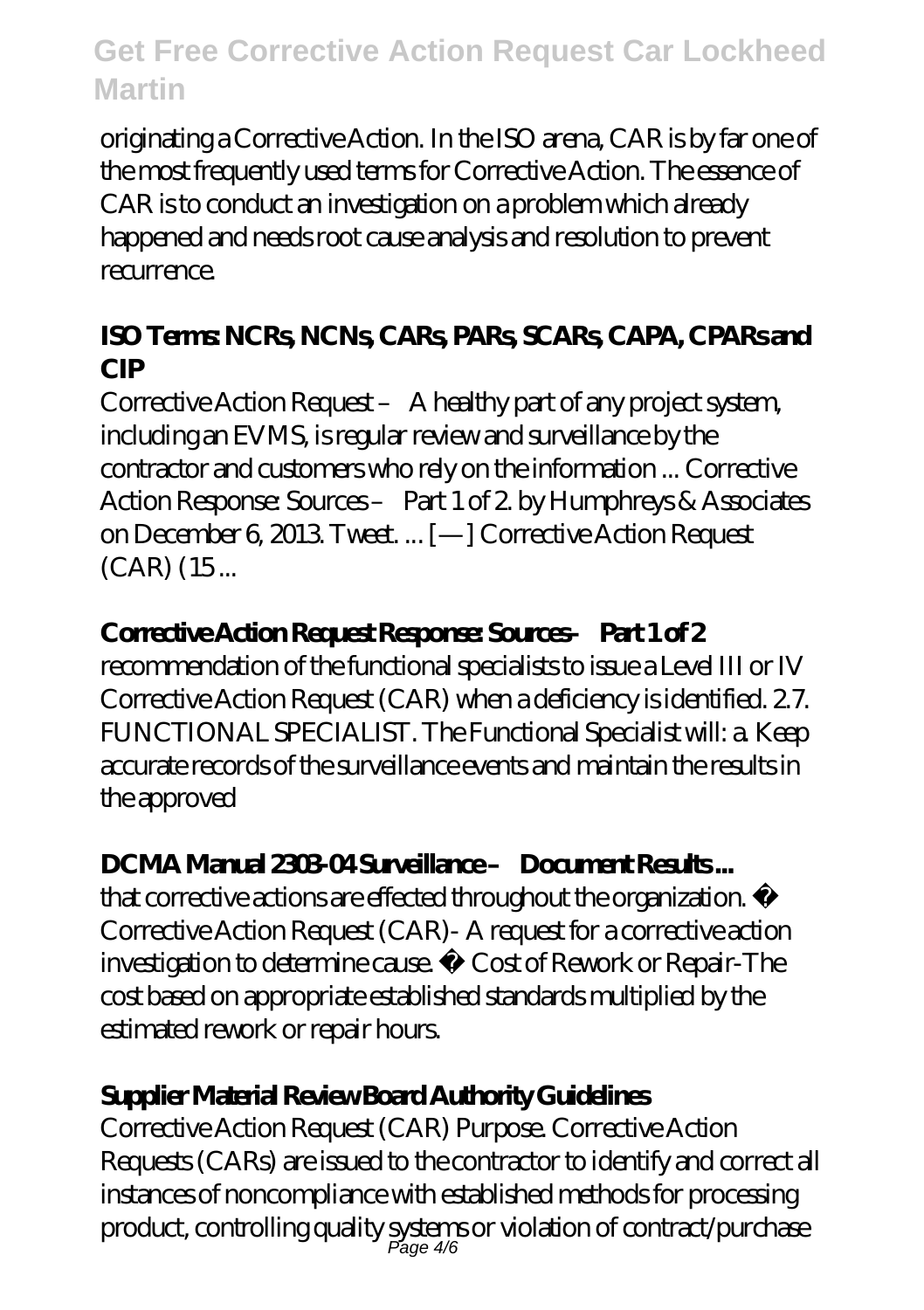#### order requirements.

#### **Corrective Action Request (CAR)**

A Corrective Action Request (CAR) is issued to the contractor to identify and correct all instances of noncompliance with established methods for processing product, controlling quality systems or violation of contract/purchase order requirements. B. A CAR is issued for the presentation of a nonconforming product to the Government or

#### **Corrective Action Request (CAR)**

LM Procure to Pay SCAR/SCAN Quick Reference Guide 2 Procedure The Lockheed Martin Supplier Corrective Action Request (SCAR)/Supplier Correction Action Notice (SCAN) module provides a means for Lockheed Martin Supplier Quality personnel to send SCAR's and SCAN's electronically to your LM Procure to Pay **Portal** 

#### **SCAR/SCAN - myexostar.com**

A Corrective Action Plan also, ideally, provides a clear path to compliance for your organization. After responding to a CAR. After responding to a Corrective Action Request with your Corrective Action Plan, the issuer of the CAR will determine if your response is acceptable. This can be seen in the flowchart below or in this DCMA document.

#### **How to Respond to a Corrective Action Request from DCMA**

the CAR will be raised to the next higher level and the process and timeline will start over. If the CMO leadership is confident that the contractor will take corrective action without escalation, then an explanation will be provided in the follow-up field of the CAR and a new 10 calendar-day suspense established. g. Change paragraph 3.12.2.  $\mathsf{to}$ ...